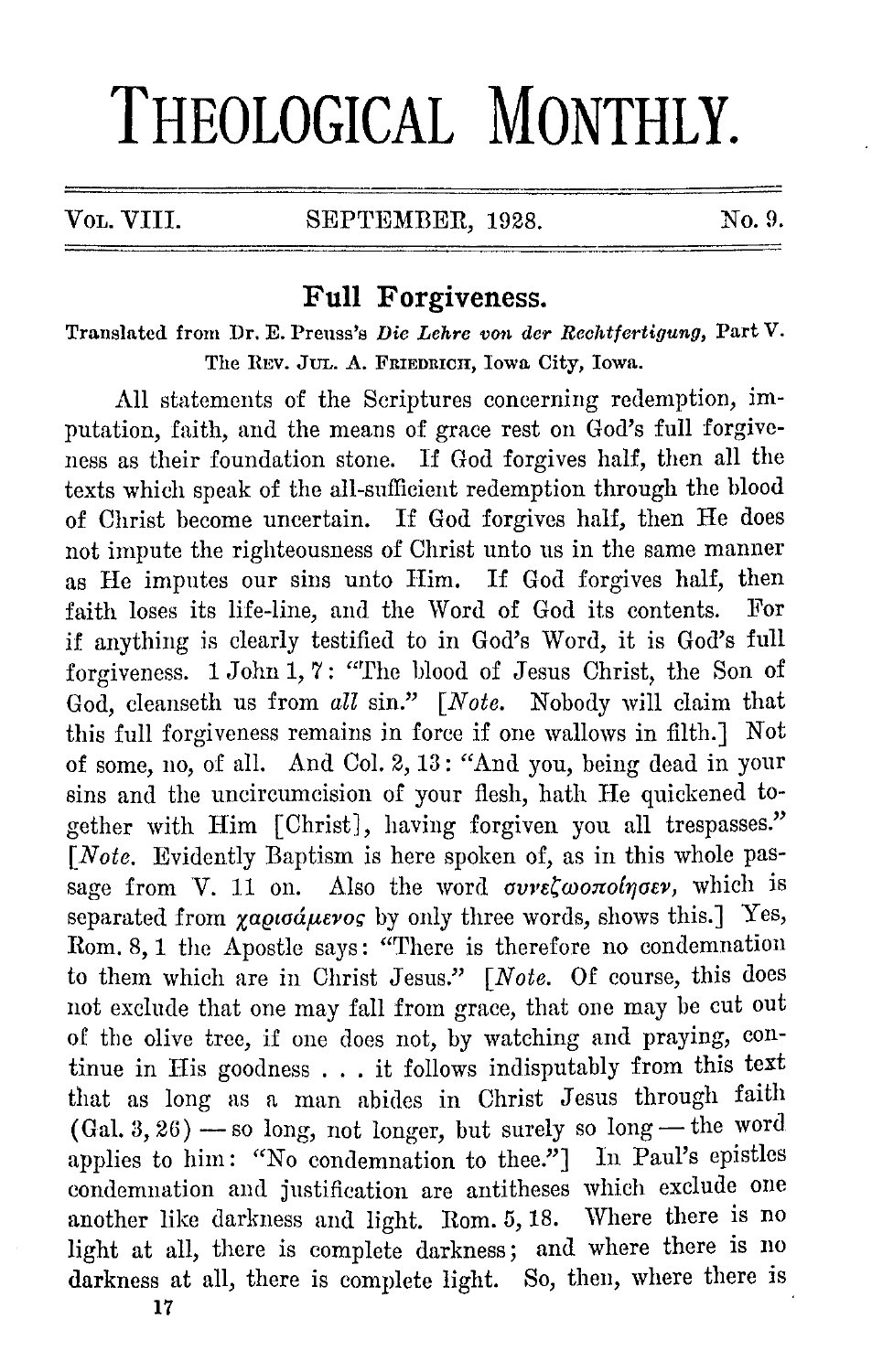# **BOOK REVIEW.**

German Gospel Sermons with English Outlines. By *Adam Fahling.*  428 pages,  $6\frac{1}{4} \times 9\frac{1}{4}$ . Price, \$3.00. (Concordia Publishing House, St. Louis, Mo.)

Some preachers believe that preaching in our day must be made attractive and, therefore, must be different from the preaching which has always been heard in our churches. For the preparation of their sermons such preachers do not draw mainly upon the immense wealth of the sound Biblical literature which our Lutheran Church has, but they read the sermonic and homiletical literature of modern and modernistic preachers, ape their ways, aml unconsciously even copy some of their wrong thoughts; they fill their sermons with all manner of stories, whether they be pertinent or not; they fail to expound the text, not developing its thoughts in a logical and profitable manner; they use high-sounding words, and, to add a little spice, throw in some slang phrases; they speak in the abstract rather than in the concrete: in short, they aim to be "original," "up to date," "modern." The intention of these preachers is good, but their judgment is bad. Trying to avoid dull uniformity, they aim at variety, but get actual divergence. Instead of filling their garden with many beautiful flowers of all colors and shades and scents, they fill it with ugly, obnoxious, and even poisonous weeds. Such preachers are to be pitied; even more so the congregations which must hear them.

Not so the preacher whose new volume of sermons we are pleased to present to our readers. This preacher expounds the text. He does it on the basis of a good outline (introduction, theme, parts, conclusion) ; he announces his theme and parts, so that the hearer can better remember what he has gotten; he often quotes the words of the text; he uses plain, simple words and speaks the language of the Church as found in its Bible, its Catechism, and its hymnal; he speaks *ad hominem.* But, notwithstanding, the sermons of this preacher are different. Sometimes the introduction is long, sometimes short; the transition to theme and parts is not always couched in the same words; the language is chaste and dignified, but nevertheless homely; the subject-matter is presented in a conversational way, the sermons having been prepared for the pulpit and not for the press: the sermons of this preacher are not stereotyped. By drawing still more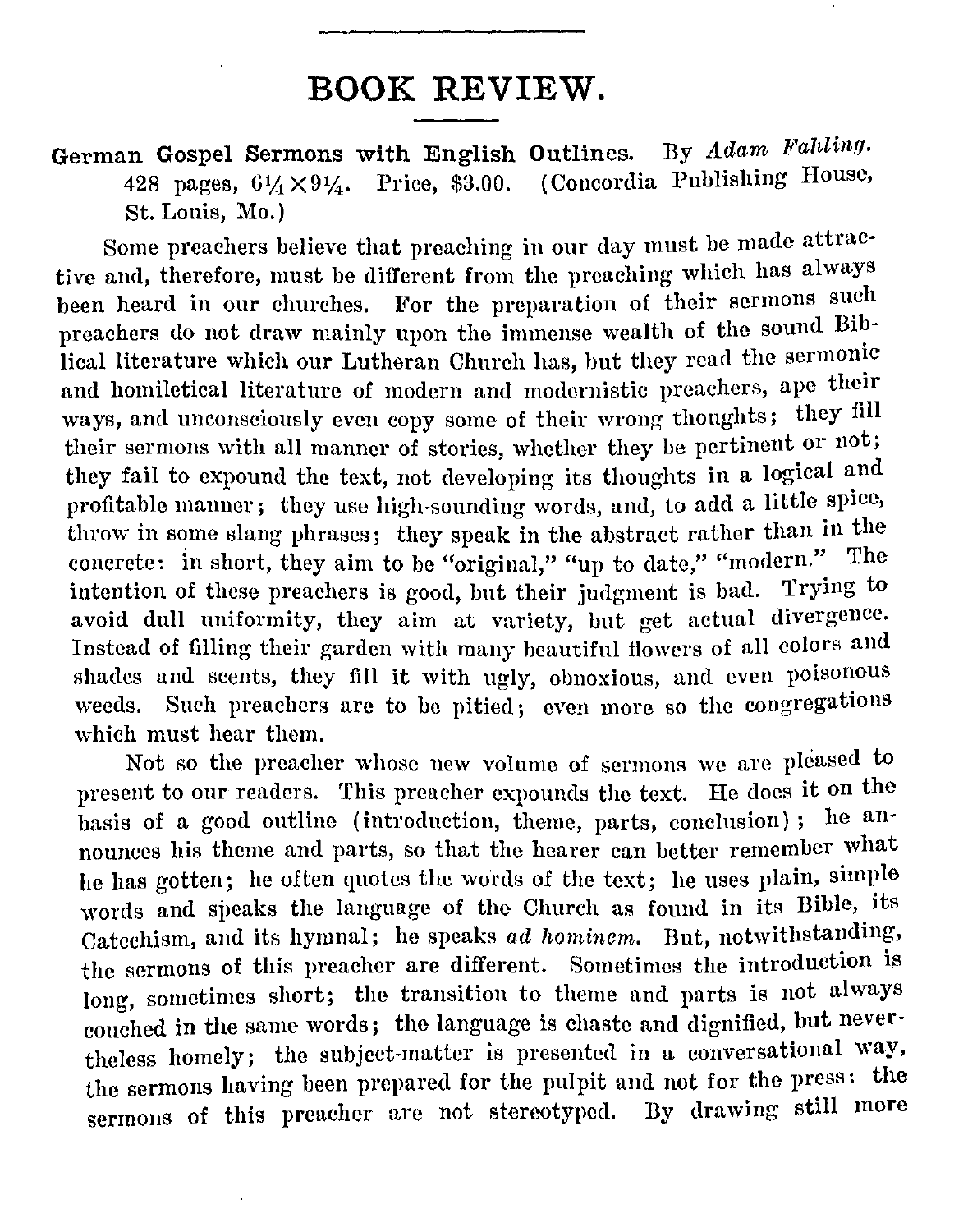heavily upon illustrations taken from the Bible, especially also the Old Testament, from history (both ecclesiastical and secular), and from everyday life, still greater variety can he gotten into one's sermons, and as a result they can, in the good sense of the word, be made more attractive and also more interesting and more profitable.

One thing, however, above all else must be stressed: the sermon, no matter what its own peculiarities of make-up may he, must preach the Gospel, pointing the way to Christ and, through faith in Christ, to everlasting life. The Christian sermon is a Gospel sermon.

A special feature of Pastor Fahling's volume of sermons is that to the *German* sermons he has added the *English* outline.

A preface to this volume of sermons has been written by Professor Martin S. Sommer, who says that the book, if purchased, is "a valuable addition to the preacher's homilatical library." addition to the preacher's homiletical library."

The Church at Corinth. By *Prof. John Th. Mueller, Ph. D.* 139 pages,  $5\frac{1}{4}\times7\frac{1}{2}$ . Price, \$1.25. (Concordia Publishing House, St. Louis, Mo.)

Because conditions are *essentially* the same in our Christian congregations as in those of the early Christian Church, therefore such letters as Paul's Epistles to the Corinthians are still of utmost interest and importance. Dr. Mueller shows "that the church at Corinth is a picture of the true church of to-day, 1. in preaching the message of Christ Crucified, and 2. in applying that message to the various problems confronting the present-day church." Such topics as the following are discussed: Church Factions, Church Discipline, Litigation, Abuse of the Body, Marriage, Christian Liberty, Disorders Arising from Disregarding Woman's Place, Spiritual Gifts. By giving a popular exposition of Paul's First Epistle to the Corinthians, Dr. Mueller has done a real service to the laity of our churches, into whose hands, we trust, it may find its way. In these days of apostacy thorough indoctrination is the need of the hour. It is only in this way that, hy the grace of God, our Lutheran Church can be kept from going the way which other church denominations have gone: the way of indifferentism and - unbelief.  $\blacksquare$ 

Christian Day-Schools in Our Congregations. By the Rev. E. J. Rudnick. 51 pages,  $6 \times 9$ . 35 cts. ( Concordia Publishing House, St. Louis, Mo.)

This print of a synodical essay opens with the following words: "The most vital problem confronting our Church at the present time is the problem of Christian education. The problem with us is not, Which is the hest means of giving our children a thorough Christian education? has never been a problem in our Synod. From the beginning of its history to this day the Missouri Synod has held and contended that the only satis· factory solution of the educational problem i8 the Christian day-school. Nor is this a merely theoretical solution. It has been tested out hy cxpe· rience in hundreds of congregations. We have in our Synod a splendid system of Christian day-schools." The essayist answers two questions: "Why is it that in spite of the practically unanimous conviction in our midst that the Christian day-school is the best means of giving our children a thorough Christian education so many of our Missouri Synod congregations have no Christian day-school?" "What can and should be done in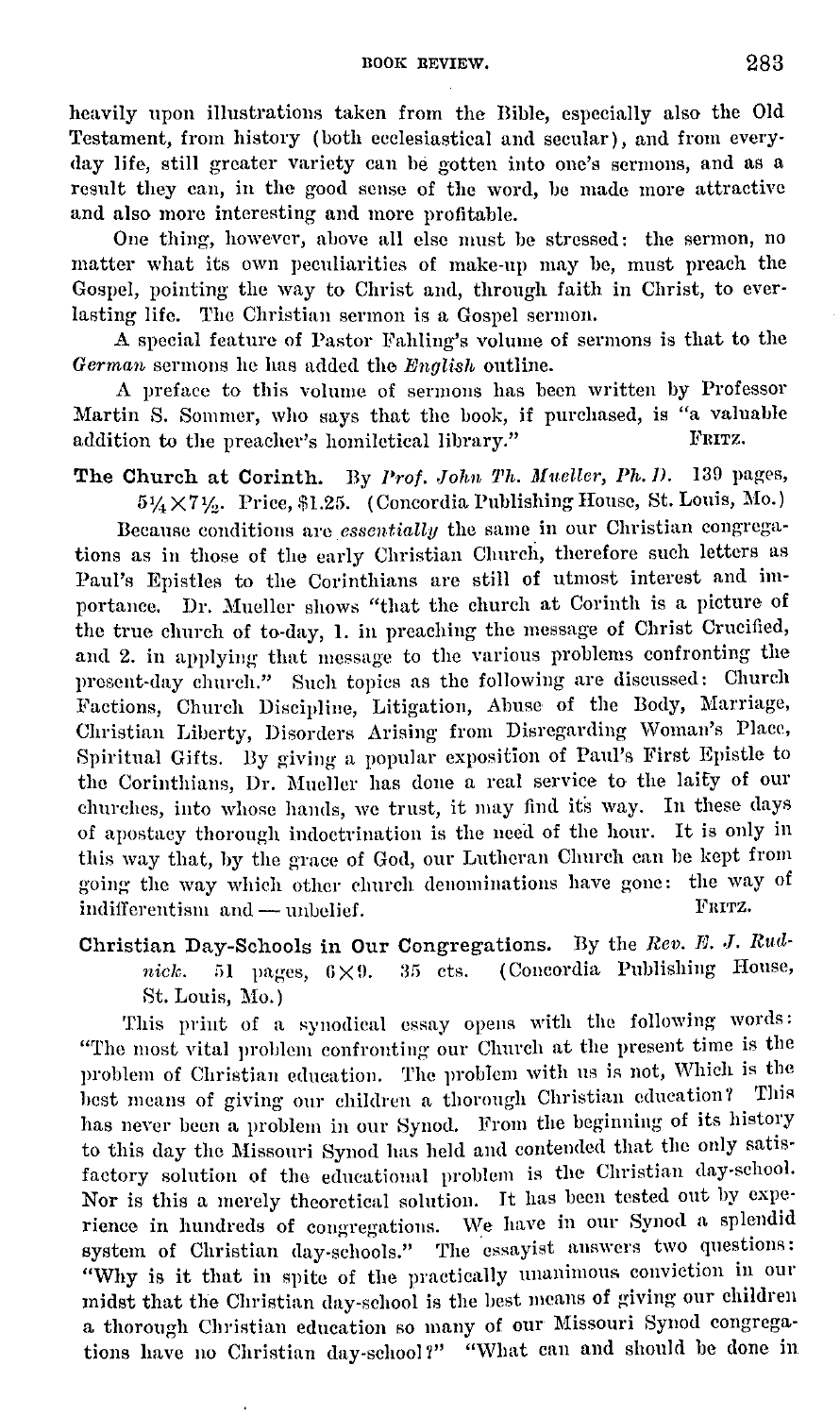order to arouse, maintain, and increase in the hearts of our people a. deep and active interest in the Christian day-school, so that schools may be established in congregations without schools and that existing schools be brought to the highest standard of efficiency?"

The lack of indoctrination, even such as the Reformed churches could have given, has no doubt helped to pave the way for Modernism in those churches and for much of the ungodliness found in our country to-day. Not a few of the Reformed churches have in recent years deplored their shortsightedness and folly in respect to the Christian training of the young and have been making some provisions - rather late, of course, - to change the situation. Shall we, who for many years have enjoyed the blessings of a Christian training of the young by means of the Christian day-school, now grow cold and indifferent toward it? God forbid! Let us moreover learn not only the lesson of our own blessed experience, hut also that which is taught us by the sad experience of others; let us rather increase our efforts in establishing many more Christian day-schools than we now have. Especially should we be mindful of the fact that the Christian training of children has by God Himself been made the duty of parents. And we ask, what better means could parents use than is offered them by the Christian day-school, which is established and maintained by the Christian congregation? Pastors - both such as have and such as have not a Christian day. school --- should not fail to send for Pastor Rudnick's tract and discuss it<br>with their congregation with their congregation.

#### Statistical Year-Dook. 1927. 211 pages. \$1.00. (Concordia Publishing House, St. Louis, Mo.)

How many pastors and how many congregations has the Missouri Synod? How large is each one of the twenty-nine synodical Districts? Who are the officers of the Synod and of its Districts? How many voting members and communicant members has the congregation at Oxford in the Southern Nebraska District? What is the value of its church property, and how much has that congregation contributed for outside purposes during the past year? How many English and how many German services are held in that congregation? How many pastors, congregations, preach· ing-places, baptized members, and communicant members has the Missouri Synod in each State of our country? What has been the gain or loss in membership in the various Districts during the past year? How many congregations in our Synod have over 3,000, over 2,500, over 1,000, or over 500 members? What is the percentage of English and German used in our Synod? What missions has our Synod? How many educational institutions, and where are they? How many students attend our educational institutions, and from which states do they come? How many parochial schools have we? What new books, tracts, and pamphlets were published by our Concordia Publishing House during the last year? Where are the charitable institutions of our Synod'/ How many members has the Walther League, the American Luther League, etc.? How many new churches and schools were dedicated during the last year? What about Synod's finances? What is the budget for the current year? Which pastors and teachers died during 1927? What synods constitute the Synodical Conference, and how large is each? What is the church-membership of the various denomina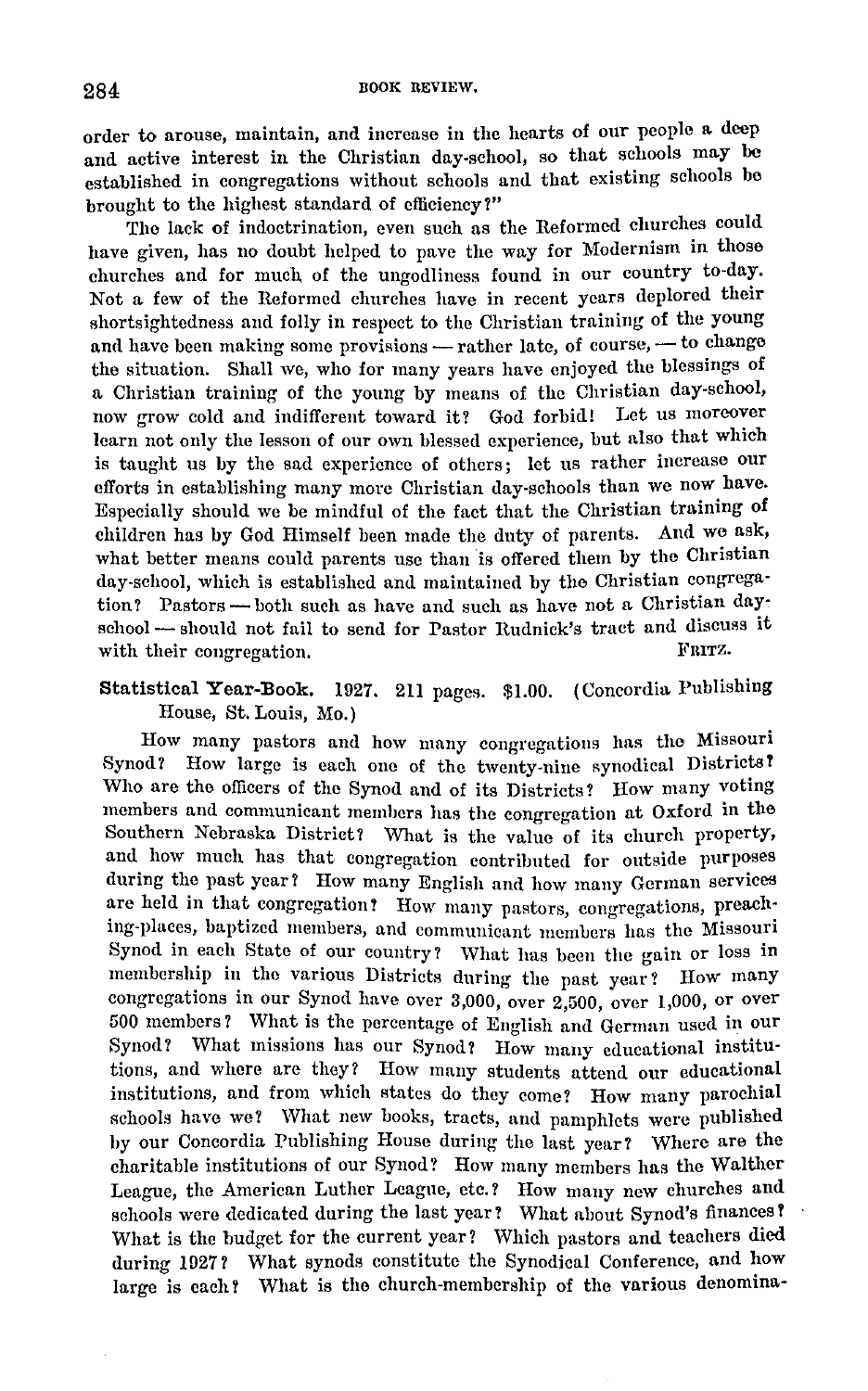tions in the United States? How many members have the chief Christian religious bodies throughout the world? - Can you answer these and other questions? If not, buy a copy of Synod's Statistical Year-Book. Every pastor, teacher, and intelligent layman ought to have one on his desk for ready reference. Synod's statistician, the Rev. E. Eckhardt, compiled the book, and he has given much time aml attention to important details. The price of one dollar does not pay for the printing of the book; it is published at a loss. published at a loss.

Something Better than Advice - Power! Tract 108.—12 pages.—Price, 5 cts.; doz., 36 cts.— (Concordia Publishing House, St. Louis, Mo.) By Martin S. Sommer.

"The world is full of good advice," says the author of this little tract. "We have, however, a very excellent reason for telling men something entirely different. There is a truth which does not contain a command or an advice, but actually contains the living power which will transform men, change their nature, take from them their wickedness and corruption, and give them in its stead the willingness and the power to do better. There is a preaching which, without irritating men by merely telling them to do what they cannot do, gives them power and willingness to do what they ought to do and to be what they ought to be." At a time when many churches of our country are giving much "advice," but are little, or not at all, preaching the everlasting Gospel, which alone is the power of God unto salvation, this is most assuredly a timely tract. A few hundreds or thousands distributed in a community will not fail to bring good results. And this is also a legitimate and good way of advertising our Church and its doctrine. FRITZ,

Happy School-Days. By Margaret *E. Sangster*. 271 pages,  $5 \times 71/4$ . \$1.25. ( Concordia Publishing House, St. Louis, Mo.)

This is a book for girls. In thirty-eight brief chapters such topics as the following are treated: Pluck, Perseverance and Punctuality; Perplexing Studies; Mathematics; Examination; The Unpopular Teacher; Getting Started in the Morning; Home Duties; Tho Art of Cooking; Music; False Values; Boy Friends; Health; The Care of the Eyes; Dress; Magnifying Troubles. Says the author: "School life has its shadow as well as its sunshine. But, girls, there is so much more sunshine than shadow that school life should be very satisfying to you." Happy School-Days is written in a pleasing style and is filled with many good suggestions. Every school girl will be the happier for reading it. Remember the book at Christmas time and let it be given to the girls for a Christmas present. FRITZ,

The Concordia Organist. A Volume of Hymn Preludes. Compiled by J. H. F. Hoelter. 74 pages, 91/<sub>4</sub> × 121/<sub>4</sub>. \$2.00. (Concordia Publishing House, St. Louis, Mo.)

This hook of one hundred hymn preludes contains compositions by Kaeppel, Haase, Schumacher, Wismar, and Hoelter, well-known organists in our circles, and some selections from Faerber's collection of organ music. The preludes are of moderate difficulty, of good musical quality, and quite pleasing. A congregation which purchases this volume for its organist will be doing itself a favor.  $\blacksquare$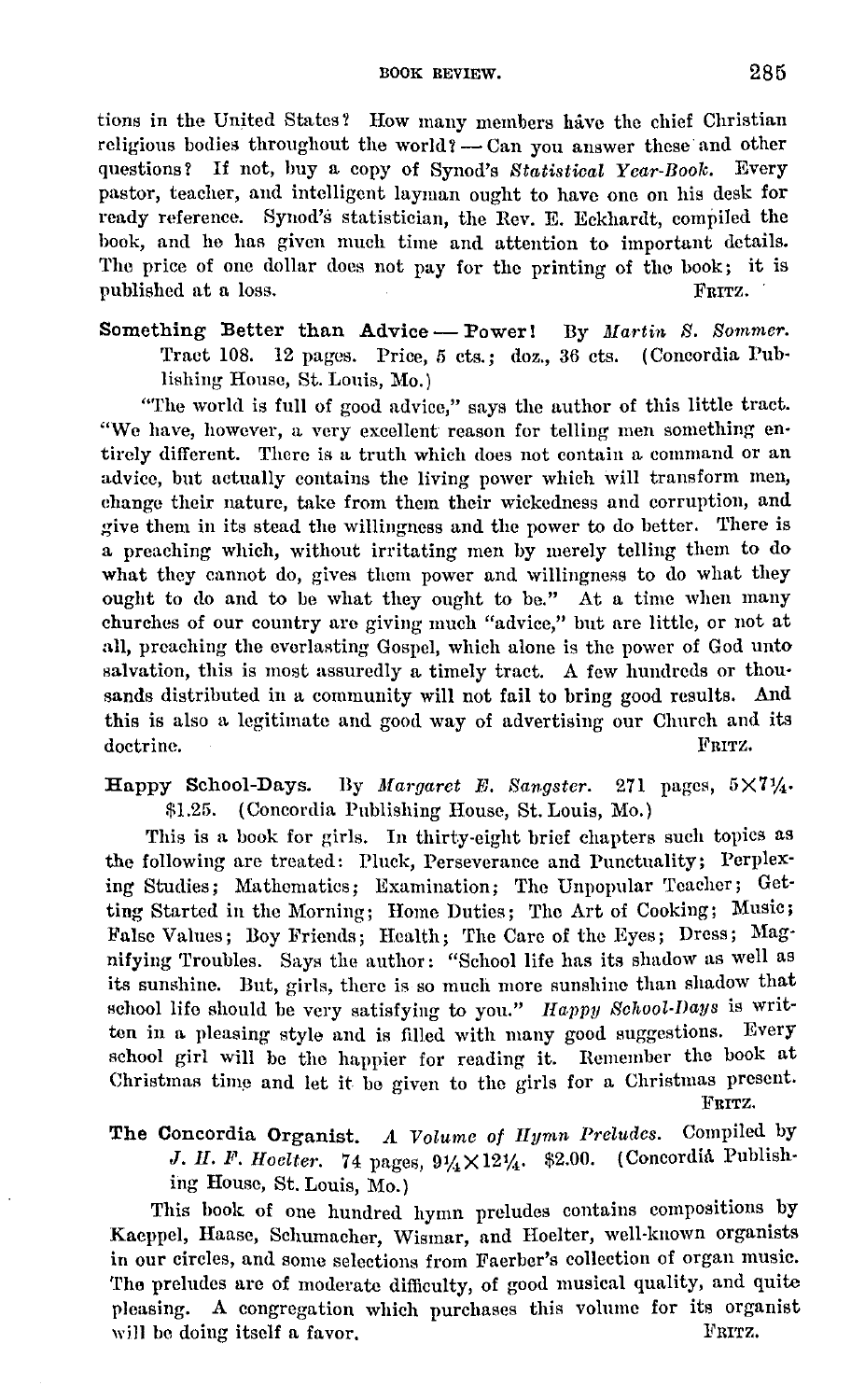## Reminiscent Reflections of a Youthful Octogenarian. By Dr. George *Henry Gerberding.* 1928. 294 pages, 51/2×73/4. \$1.50. (Augsburg Publishing House, Minneapolis.)

The author of this autobiography departed this life soon after the book was written. Professor Gerberding tells the eventful story of his life from his childhood years on a hard-scrabble farm near Pittsburgh. "I truly did come up from the dung-hill." Then his early years at college, when there was "no more running out barefoot over the hoarfrost to chase up the cows in the pasture and to jump up and down in the place where they had lain to warm my red, cold feet." The teachers at college and seminary are etched with a fine tool upon the reader's memory, as are also the many characters, clerical and lay, whom the author describes in the chapters dealing with his life as missionary and professor. Professor Gerberding was a busy man all his life, yet he says: "I thought I was busy. But, oh, the time I wasted, sadly wasted, sinfully wasted! What countless, precious hours I dawdled and droned away over papers and period-<br>jealst. Most of it waste of time. The daily ought to be skimmed. The icals! Most of it waste of time. The daily ought to be skimmed. head-lines are generally enough. . . . I had been stupid enough to imagine that I needed to read my papers practically through. The sinful waste of time! And to think of ministers of the Gospel, undershepherds, fishers of men, watchers for souls, idling away precious hours every day!" (p. 236.) There are many trenchant observations on synodical history, but, strangely enough, not a word about the merger of the General Council with the General Synod. The few references to Missouri, such as they are, did not contribute to the pleasure of reading Professor Gerberding's volume. But he did his duty as a missionary and professor as he saw it and spared not himself. himself. G.

### Preaching Values in New Translations of the New Testament. By *Halfford E. Luccock.* 312 pages; cloth; \$2.00. (The Abingdon Press.)

In this volume the author endeavors to utilize the new translations of James Moffatt, R. F. Weymouth, and E. J. Goodspeed for the pulpit. The new versions in racy, up-to-date language suggest new thoughts to be applied in the sermon. Choosing a text, the author gathers around it some basic ideas given by certain words and enlarges upon them. Thus Mark 15, 37: "Jesus uttered *a loud cry* and yielded up His spirit" (translation by Weymouth), suggests the topic "Died of Heart-break"; Luke 11, 7: "Do not *pester me"* (Weymouth), the subject "Don't Pester Me"; 1 Cor. 3, 9: "You are God's farm" (Goodspeed), the subject "God's Farm"; 2 Cor. 10,2: "My mind is made up to *tackle* certain people" (Moffatt), the sub· ject "The Art of Tackling." The very mentioning of these subjects is suflicient to show that *Preaching Values* is not a book which we can recommend to our pastors. In many cases the new translations are decidedly inadequate, and even where they suggest the thought of the Greek in plainer words, they never approach the dignity and fulness of the Authorized Version. So much for the form. The *method* of evaluating the Scripture-texts, which the author proposes, is altogether reprehensible. Christian pastors are to *emponnd* the Scriptures, not to take certain words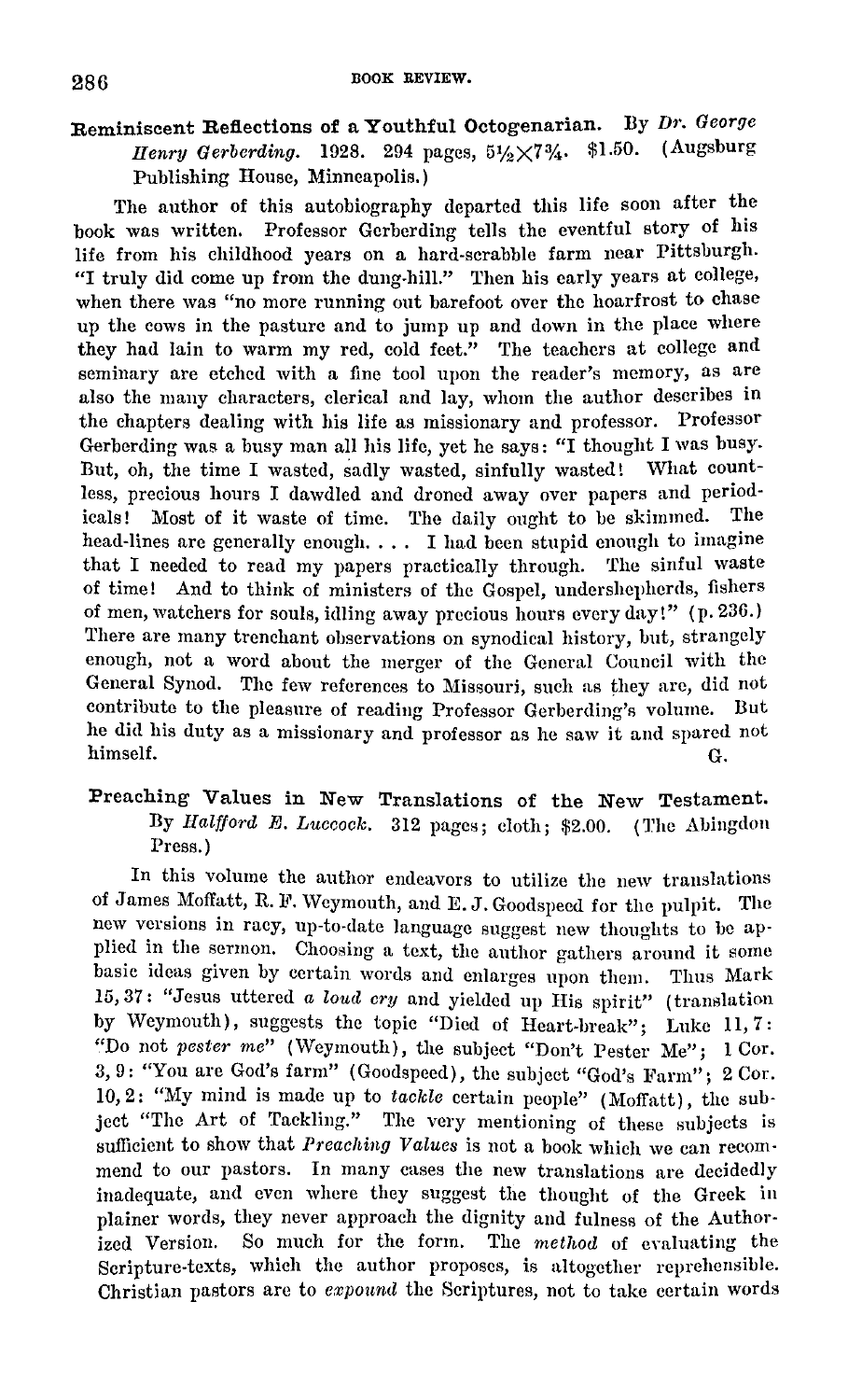of the text as a pretext to say something which is utterly foreign to it. The reviewer wishes to warn his brethren against the use of such books as *!'reaching Values.* Preaching by such methods ultimately becomes a farce. MUELLER.

Simple Talks on the Holy Spirit. Dy *Bev. D. II. Dolman, M. A.* With an introduction by *James M. Gray, D. D.*, president of the Moody Bible Institute of Chicago. 169 pages. 50 cts. (Fleming H. Revell Co., New York.)

Pastor Dolman is a minister of the Church of England, who years ago was sent by his Church as a missionary to the Jews in Germany. His book does not claim scholarship; it is not a learned treatise on the Holy Ghost and His work, hut rather a series of pleas to accept the ministrations of tho Holy Ghost and to let Him accomplish His beneficent purposes of regeneration and sanctification. The *Simple Talks* arc brief, pithy, touching appeals based on Scripture-passages, such as John 14, 16: "Another Comforter"; John 3, 3: "The Holy Spirit, the Giver of Life"; 1 Cor. 3, 16: "Tho Holy Spirit Dwells in You"; Eph. 4, 3: "Grieve Not the Holy Spirit"; Acts 7, 51: "Resist Not the Holy Spirit"; etc. In their presentation, application, and appeal they reflect the moderate Reformed theology of the Anglican Church, especially the evangelical type. The chapters arc full of illustrations and stories, some of which, however, are misleading. Occasionally the sentences have an Arminianistic ring, though in other places the author is emphatic in teaching that salvation is the gift of God (cp. pp. 112 and 21). The book is full of exaggerations and inconsistencies, as well as of religious enthusiasm and error, and the lack of logical sequence is at times quite disturbing. Yet it belongs to the better books on religion written in recent years by sectarian writers. The author evidently is a sincere believer in Christ, and his appeals flow from a heart which is eager to win souls and foster the Christian life. There is so much in the book that is good that it may be used with profit by our pastors, provided they study it critically. Those wishing to preach on the Holy Ghost and His blessed work - and there ought to be much more of such preaching -- will find in *Simple Talks* many fruitful sug $s$  and  $r$  and  $r$  and  $r$  and  $r$  and  $r$  and  $r$  and  $r$  and  $r$  and  $r$  and  $r$  and  $r$  and  $r$  and  $r$  and  $r$  and  $r$  and  $r$  and  $r$  and  $r$  and  $r$  and  $r$  and  $r$  and  $r$  and  $r$  and  $r$  and  $r$  and  $r$  and  $r$  a

Fast Hold on Faith, and Other Sermons. By the Rev. Henry Howard, Pastor of the Fifth Avenue Presbyterian Church, New York City. 275 pages,  $5 \times 7\%$ . \$2.00. (George H. Doran Company, New York.)

This book of sermons is characterized by the following quotation from a sermon on "Essential Sin" (John 16, s. 9) : "It wonderfully lightens the problem of the heathen world to remember that over all its cruelty and chaos there broods the tender Spirit of God. Wherever in pagan lands there is a desire in any human heart to get square with its record, however mistaken the methods employed, the will to be righteous is accepted, and to such is granted the freedom of the kingdom of God. The everywhere-present Spirit is in ministering attendance, to cherish every noble impulse, to stimulate every high resolve, and to assist the ascent of the soul from